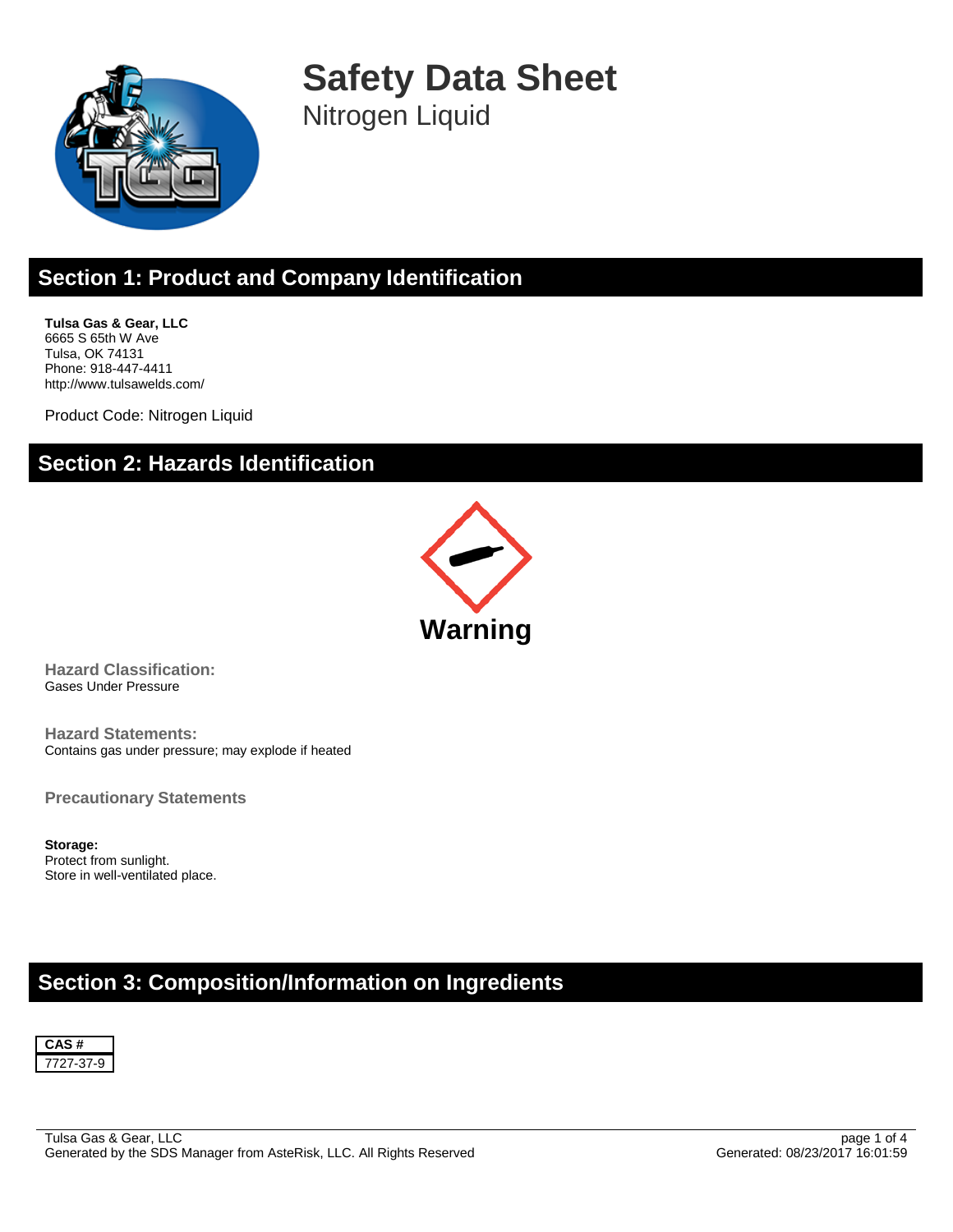| <b>Chemical Substance</b> | <b>Chemical</b><br>Familv | Trade Names                                                             |
|---------------------------|---------------------------|-------------------------------------------------------------------------|
| NITROGEN.                 | Inorganic                 | NITROGEN, REFRIGERATED LIQUID; NITROGEN, REFRIGERATED LIQUID, CRYOGENIC |
| I CRYOGENIC LIQUID        | gases                     | LIQUID; NITROGEN; NITROGEN (LIQUID); LIQUID NITROGEN; UN 1977           |

### **Section 4: First Aid Measures**

| <b>Skin Contact</b>                                                                                                                                                                                                 | <b>Eye Contact</b>                                               | Ingestion                                                       | <b>Inhalation</b>                                                                                                                                                                                                                       | Note to<br><b>Physicians</b>           |
|---------------------------------------------------------------------------------------------------------------------------------------------------------------------------------------------------------------------|------------------------------------------------------------------|-----------------------------------------------------------------|-----------------------------------------------------------------------------------------------------------------------------------------------------------------------------------------------------------------------------------------|----------------------------------------|
| Immediately flush with plenty of<br>lukewarm water (105-115 F; 41-46 C).<br>DO NOT USE HOT WATER. If warm<br>water is not available, gently wrap<br>affected parts in blankets. Get immediate<br>medical attention. | Flush eyes with<br>plenty of water.<br>Get medical<br>attention. | If a large amount<br>is swallowed, get<br>medical<br>attention. | If adverse effects occur, remove to<br>uncontaminated area. Give artificial<br>respiration if not breathing. If breathing is<br>difficult, oxygen should be administered by<br>qualified personnel. Get immediate medical<br>attention. | For inhalation,<br>consider<br>oxygen. |

# **Section 5: Fire Fighting Measures**

| <b>Suitable Extinguishing Media</b>                                                                                           | <b>Products of</b><br>Combustion | <b>Protection of Firefighters</b>                                       |
|-------------------------------------------------------------------------------------------------------------------------------|----------------------------------|-------------------------------------------------------------------------|
| Non-flammable. Use suitable extinguishing media for surrounding<br>fire. Cylinders may rupture or explode if exposed to heat. | Non-flammable                    | Respiratory protection may be needed for<br>frequent or heavy exposure. |

### **Section 6: Accidental Release Measures**

| <b>Personal Precautions</b>                                       | <b>Environmental Precautions</b> | <b>Methods for Containment</b> |
|-------------------------------------------------------------------|----------------------------------|--------------------------------|
| Keep unnecessary people away, isolate hazard area and deny entry. | No significant effects from      | Stop leak if possible without  |
| Stay upwind and keep out of low areas.                            | contamination expected.          | personal risk.                 |

#### **Methods for Cleanup Other Information** N/A N/A

# **Section 7: Handling and Storage**

| Handling                                                                                                                                                                                                                                                             | <b>Storage</b>                                                                                                                                                                                                                                                                                                          |
|----------------------------------------------------------------------------------------------------------------------------------------------------------------------------------------------------------------------------------------------------------------------|-------------------------------------------------------------------------------------------------------------------------------------------------------------------------------------------------------------------------------------------------------------------------------------------------------------------------|
| Keep separated from incompatible substances. Store and use with<br>adequate ventilation. Store away from heat and flame. Store and<br>handle in accordance with all current regulations and standards.<br>Subject to storage regulations: U.S. OSHA 29 CFR 1910.101. | Protect containers from physical damage; do not drag, roll, slide or drop.<br>Always use personal protective equipment including, cold insulating<br>clothing, and splash resistant goggles. Close the container valve after each<br>use; keep closed even when empty. Always use hand truck to transport<br>cylinders. |

# **Section 8: Exposure Controls/Personal Protection**

**Exposure Guidelines** ACGIH (simple asphyxiant)

#### **Engineering Controls**

Handle only in fully enclosed systems.

| <b>Eve Protection</b>                                                    | <b>Skin Protection</b>      | <b>Respiratory Protection</b> |
|--------------------------------------------------------------------------|-----------------------------|-------------------------------|
| Wear splash resistant safety goggles. Contact lenses should not be worn. | Wear appropriate            | Respiratory protection may be |
| Provide an emergency eye wash fountain and quick drench shower in the    | protective, cold insulating | needed for frequent or heavy  |
| immediate work area.                                                     | clothing.                   | exposure.                     |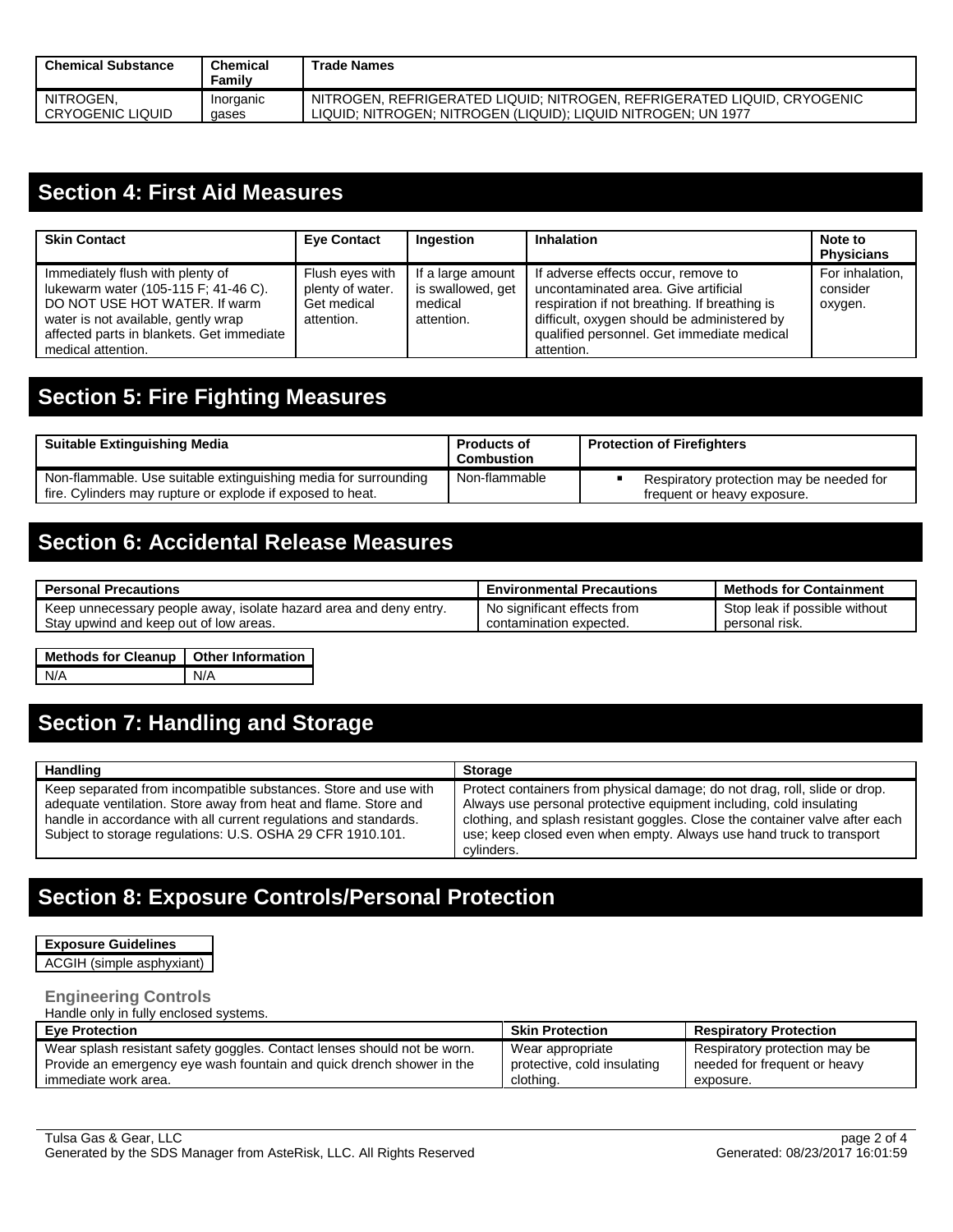**General Hygiene considerations**

- Avoid breathing vapor or mist<br>■ Avoid contact with eves and s
- Avoid contact with eyes and skin<br>■ Wash thoroughly after handling a
- Wash thoroughly after handling and before eating or drinking

### **Section 9: Physical and Chemical Properties**

| <b>Physical State I</b> | Appearance I | Color     | <b>Change in Appearance   Physical Form</b> |               | Odor     | Taste     |
|-------------------------|--------------|-----------|---------------------------------------------|---------------|----------|-----------|
| Gas                     | Clear        | Colorless | N/A                                         | Liquefied gas | Odorless | Tasteless |

| Flash<br>Point      | .<br>Flammabilitv | <b>Coefficient</b><br>Partition | Temperature<br>Autolanition | Limits.<br>Explosive<br><b>Upper</b> | Explosive<br>Limits<br>_ower |
|---------------------|-------------------|---------------------------------|-----------------------------|--------------------------------------|------------------------------|
| Not<br>it flammable | Not available     | available<br>Not                | Nonflammable                | Nonflammable                         | Nonflammable                 |

| <b>Boiling</b><br>Point           | Freezing<br><b>Point</b> | Vapor<br><b>Pressure</b> | Vapor<br><b>Density</b> | <b>Specific</b><br>Gravity | Water<br><b>Solubility</b> | рH                | Odor<br><b>Threshold</b> | Evaporation<br>Rate | <b>Viscosity</b>   |
|-----------------------------------|--------------------------|--------------------------|-------------------------|----------------------------|----------------------------|-------------------|--------------------------|---------------------|--------------------|
| $-321$ F<br>(-196<br>$\sim$<br>َب | $-346$ F $(-)$<br>210 C  | 760<br>mmHa @<br>$-196C$ | 0.967<br>(Air=1)        | Not<br>applicable          | .6% @<br>20 C              | Not<br>applicable | Not<br>available         | Not<br>applicable   | 0.01787<br>cP @ 27 |

| <b>Molecular</b><br>Weight | <b>Molecular</b><br>Formula | <b>Density</b> | <b>Weight per</b><br>Gallon | <b>Volatility by</b><br><b>Volume</b> | <b>Volatility</b> | <b>Solvent Solubility</b>                                     |
|----------------------------|-----------------------------|----------------|-----------------------------|---------------------------------------|-------------------|---------------------------------------------------------------|
| 28.0134                    | N <sub>2</sub>              | .2506<br>Q/L   | Not available               | $00\%$                                |                   | Soluble: Soluble: liquid ammonia Slightly<br>Soluble: alcohol |

# **Section 10: Stability and Reactivity**

| <b>Stability</b>                            | Conditions to Avoid                           | <b>Incompatible Materials</b> |
|---------------------------------------------|-----------------------------------------------|-------------------------------|
| Stable at normal temperatures and pressure. | . Stable at normal temperatures and pressure. | oxidizing materials<br>Metals |

| Hazardous Decomposition Products   Possibility of Hazardous Reactions |                      |
|-----------------------------------------------------------------------|----------------------|
| Oxides of nitrogen                                                    | Will not polymerize. |

# **Section 11: Toxicology Information**

#### **Acute Effects**

| Oral LD50        | Dermal<br>∟D50 | Inhalation                                                                                                                              |
|------------------|----------------|-----------------------------------------------------------------------------------------------------------------------------------------|
| Not<br>available | Not available  | Nausea, vomiting, difficulty breathing, headache, drowsiness, dizziness, tingling sensation, loss of coordination,<br>convulsions, coma |

| <b>Eye Irritation</b>                                                  | <b>Skin Irritation</b> | <b>Sensitization</b> |  |
|------------------------------------------------------------------------|------------------------|----------------------|--|
| Frostbite, blurred vision   Blisters, frostbite   Difficulty breathing |                        |                      |  |

#### **Chronic Effects**

|               |               | Carcinogenicity   Mutagenicity   Reproductive Effects | Developmental Effects |
|---------------|---------------|-------------------------------------------------------|-----------------------|
| Not hazardous | Not available | Not available                                         | No data               |

# **Section 12: Ecological Information**

#### **Fate and Transport**

| <b>Eco toxicity</b>                                                                                                                                                     | <b>Persistence / Degradability</b> | <b>Bioaccumulation / Accumulation</b> | <b>Mobility in Environment</b> |
|-------------------------------------------------------------------------------------------------------------------------------------------------------------------------|------------------------------------|---------------------------------------|--------------------------------|
| Fish toxicity: Not available<br>Invertibrate toxicity: Not available<br>Algal toxicity: Not available<br>Phyto toxicity: Not available<br>Other toxicity: Not available | Not available                      | Not available                         | Not available                  |